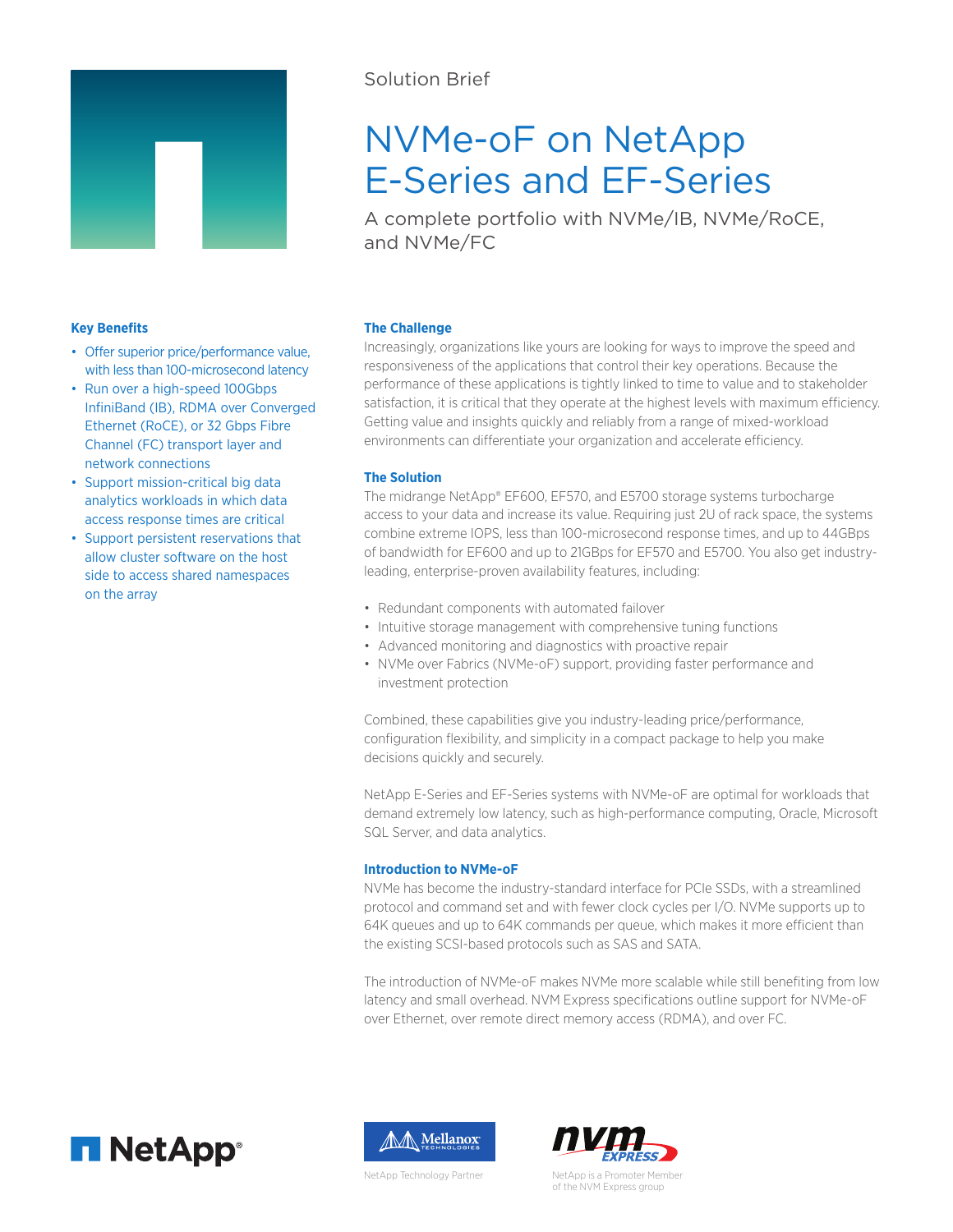

Figure 1) RDMA with Mellanox ConnectX InfiniBand Adapters.

#### **NVMe-oF Versus SCSI**

One of the advertised advantages of NVMe (and NVMe-oF) versus SCSI is that it can support lower-latency I/O because the devices are faster and because the host OS driver stack has inherent benefits. As a result, I/O spends less total time getting from the application to the storage, thus reducing response times.

#### **RDMA**

RDMA is a technology for high-performance compute environments that enables a low-latency transfer of information between compute or storage nodes at the memory level. With Mellanox ConnectX InfiniBand Adapters (Figure 1), this function is offloaded to the network adapter to bypass the operating system network stack. Adapters therefore work directly with the application memory, eliminating the need to involve the CPU while providing a more efficient, faster way to send data.

## **RoCE**

RoCE is a standard protocol that enables RDMA efficient data transfer over Ethernet networks. RoCE enables transport offload with hardware RDMA engine acceleration and gives you superior performance.

With a 100Gb NVMe over RoCE (NVMe/RoCE) host interface for EF600, EF570, and E5700 systems, you can achieve consistent microsecond response. Both the 100Gb NVMe over InfiniBand (NVMe/IB) and NVMe/RoCE host interface cards are powered by Mellanox technology.

#### **NetApp E-Series and EF-Series**

To optimize the price/performance ratio, NetApp E-Series and EF-Series offer two primary products for NVMe-oF:

- EF600 is a complete end-to-end NVMe system that supports NVMe-oF from the host to the front end and all the way to the NVMe drives in the back end. (See Figure 2.)
- EF570 and E5700 systems support NVMe-oF from the host to the front end. The back end is still SCSI based with SAS drives. (See Figure 3.)

NetApp EF600, EF570, and E5700 systems support NVMe/IB, NVMe/RoCE v2, and NVMe over Fibre Channel (NVMe/FC) with benefits that include but are not limited to the following:

- E-Series and EF-Series storage systems already support FC as a transport layer for SCSI protocol commands. NVMe/FC adds a new protocol over this well-established transport layer.
- The same hardware that runs FC can run NVMe/FC, although not at the same time.
- Both protocols (FC and NVMe/FC) can coexist on the same fabric and even on the same FC host bus adapter (HBA) port on the host side. With this capability, your existing fabric that runs FC can connect your EF600, EF570, or E5700 system that runs NVMe/FC to the same fabric.
- IB and RoCE have RDMA built into them. E-Series and EF-Series systems already have a long history of supporting SCSI-based protocols over RDMA, such as iSCSI Extensions for RDMA (iSER) and SCSI RDMA Protocol (SRP).
- The same hardware on EF570 and E5700 systems that runs iSER or SRP can run NVMe/IB or NVMe/RoCE, although not at the same time.
- iSER, SRP, and NVMe/IB can coexist on the same fabric and even on the same IB host channel adapter (HCA) port on the host side. With this capability, your existing fabric that runs iSER or SRP can connect your EF600, EF570, or E5700 system that runs NVMe/IB to the same fabric.
- Both iSCSI and NVMe/RoCE can coexist on the same fabric on the host side.
- NetApp EF600, EF570, and E5700 systems support NVMe/ RoCE v2 (which is routable), and they are also backward compatible with RoCE v1.
- Components in the fabric (NetApp EF600, EF570, and E5700 storage systems; switches; and HCAs) can negotiate the speed down as needed. A lower speed makes it easier to connect to legacy components.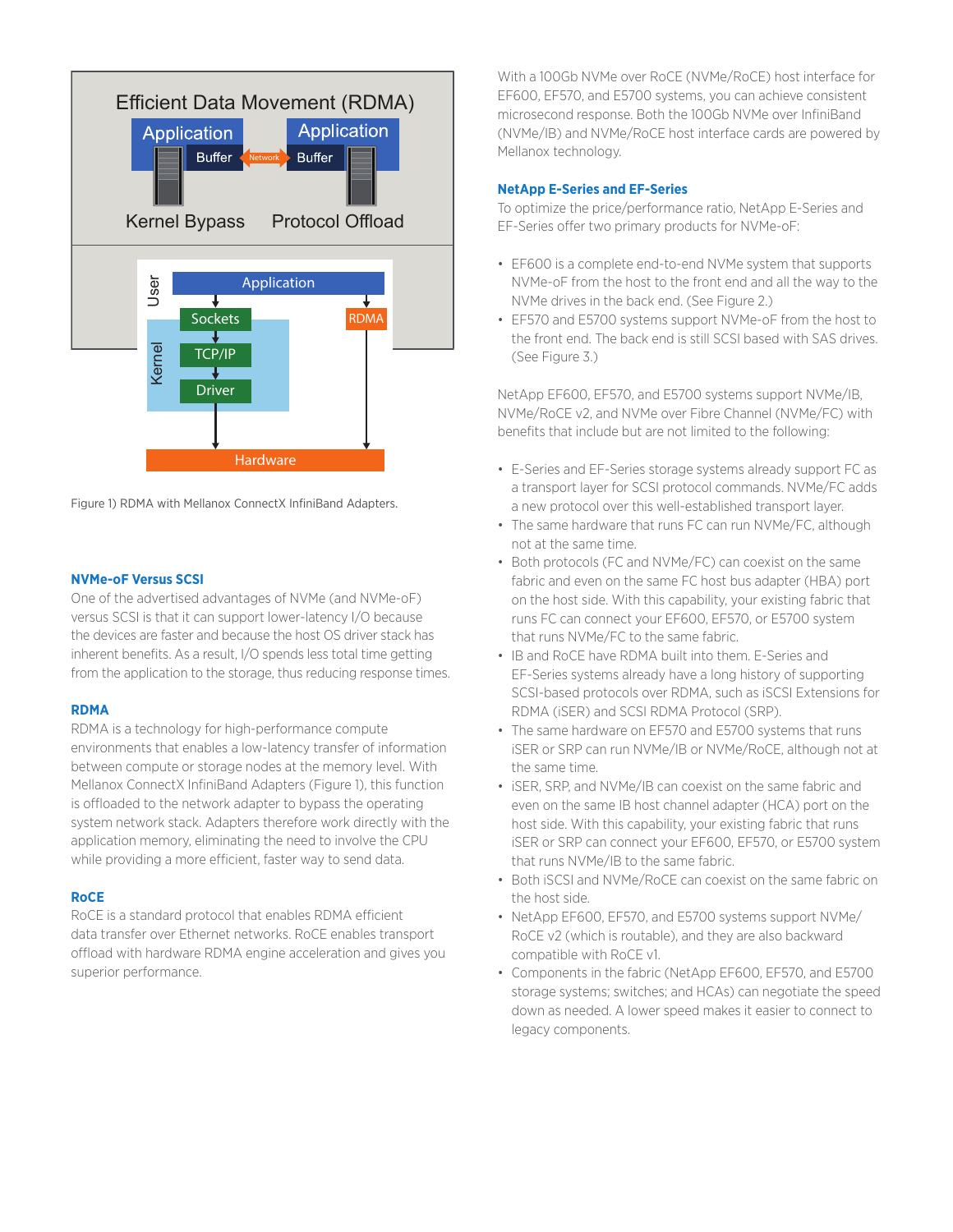

Figure 2) NVMe end to end on an EF600 system.



Figure 3) NVMe front end on EF570 and E5700 systems.

#### **E-Series and EF-Series Interoperability with Third-Party Components**

For a comprehensive list of supported components, see the NetApp E-Series and EF-Series Interoperability Matrix Tool (IMT). Following is an example:

- Operating systems: SUSE Linux Enterprise Server 12 SP4
- Host adapters: for NVMe/IB, Mellanox FDR and EDR HCAs; for NVMe/RoCE, host adapters from other vendors such as Cavium (Marvell); for NVMe/FC, Broadcom
- Switches: Mellanox, Cisco, and Broadcom
- Topology: fabric-attached and direct-attached

#### **Coexistence Between NVMe/IB, iSER, and SRP**

All three of these protocols can coexist on the same fabric and even on the same IB HCA port on the host side. Therefore, if your existing fabric runs iSER and SRP, you can connect an EF570, EF600, or E5700 system that runs NVMe/IB to the same fabric. Figure 4 shows an example.

#### **Coexistence Between NVMe/RoCE and iSCSI**

On the host side, iSCSI and NVMe/RoCE can run on the same network adapter (if it supports RDMA) at the same time, but they must be connected to different E-Series and EF-Series systems. Figure 5 shows an example.



Figure 4) Coexistence between NVMe/IB, iSER, and SRP.



Figure 5) Coexistence between NVMe/RoCE and iSCSI.